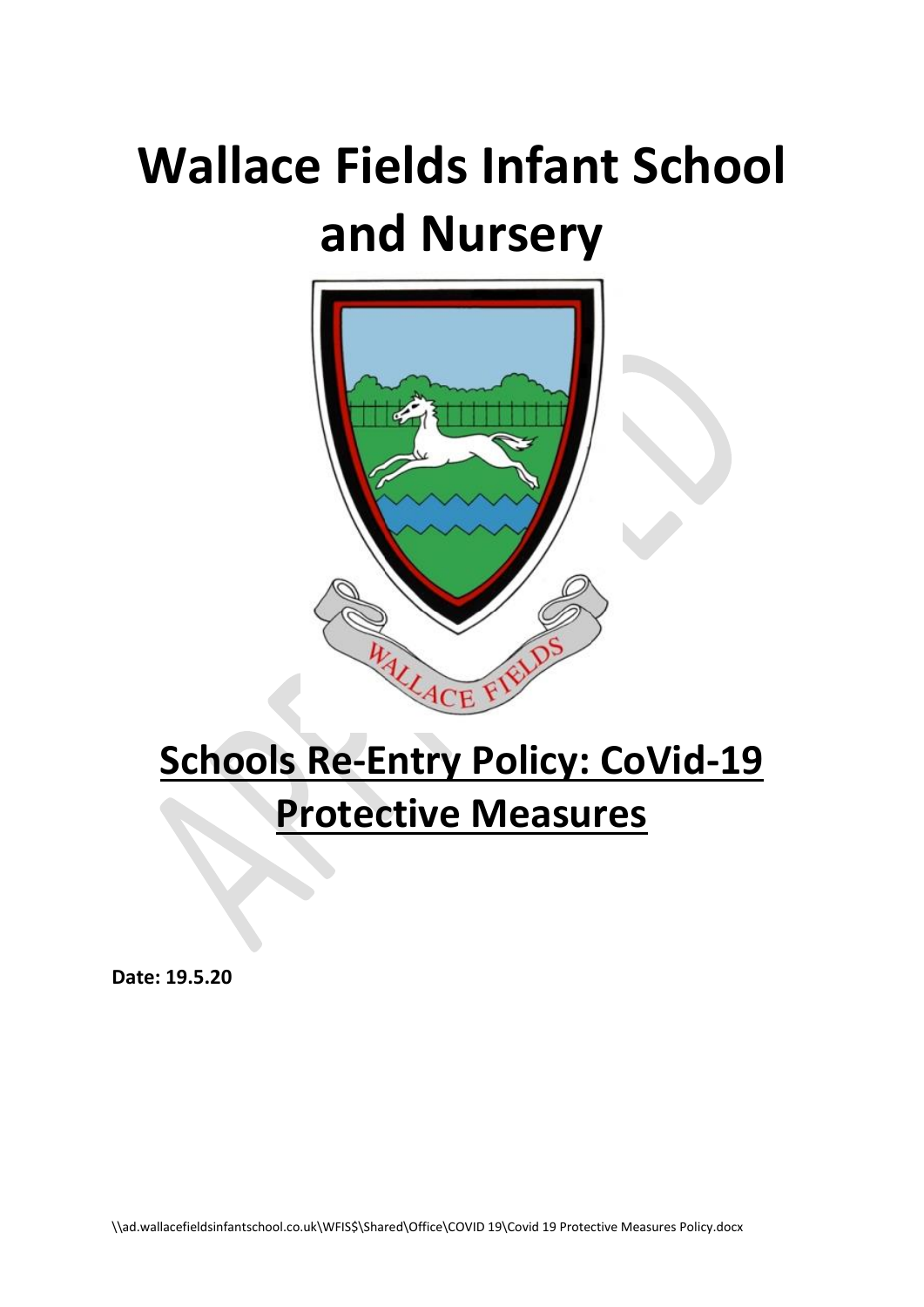

| Date     | 18/5/20                     |
|----------|-----------------------------|
|          | Document S:\Office\COVID 19 |
| Location |                             |

#### **Introduction**

On 10<sup>th</sup> May, the Prime Minister announced a roadmap towards recovery, including plans for the [phased](https://www.gov.uk/government/publications/actions-for-educational-and-childcare-settings-to-prepare-for-wider-opening-from-1-june-2020) return of some [children](https://www.gov.uk/government/publications/actions-for-educational-and-childcare-settings-to-prepare-for-wider-opening-from-1-june-2020) to school, no earlier than from the week commencing 1 June 2020. This policy outlines the protective measures and other arrangements that will be in place when re-opening to include pupils in Nursery, Reception and Year 1 from the week commencing 1 June, alongside priority groups (the children of critical workers an[d vulnerable](https://www.gov.uk/government/publications/coronavirus-covid-19-guidance-on-vulnerable-children-and-young-people) children).

Critical worker/vulnerable children and Nursery groups will be welcomed back to school in the week beginning 2<sup>nd</sup> June. Children from other year groups will be welcomed back to school from the week beginning 8<sup>th</sup> June.

The government's ambition is for all primary school children to return to school before the summer for a month if feasible. The school has no stated position on this and the policy will be kept under review, and further advice will be accessed as and when it is published.

This policy has been written using the available guidance from the Department for Education and supplementary guidance from Surrey. Staff and governors have been involved in discussions to agree all the working practices outlined in the policy. We will update the policy on a regular basis in line with any national or local updates and over the course of the re-entry period as matters arise. We will also share the policy with parents so they clearly understand the parameters within which we are working. Parents who take up a place in the school under these arrangements are expected to sign a Home-School agreement to say they agree with the steps outlined for them to take in order to support the school in maintaining the safety of children and staff.

Please note for the purposes of this policy the word parent also refers to any adult fulfilling a parental role for example when referring to collecting or dropping off at school, and that the word school includes the nursery.

A list of the national guidance used to support the preparation of this policy is detailed at the end of this policy.

#### **Personal Protective Equipment (PPE)**

- **1.1** Government guidance states that there is no need for gloves, aprons, face masks or face coverings in school except for those staff that work need to come into close contact with children (i.e. intimate care needs, first aid).
- **1.2** A supply of PPE will be kept in a backpack in each classroom and in first aid areas around the school should they be needed.
- **1.3** Face masks and gloves should be used by staff that are supervising children that are ill/showing symptoms in school whilst waiting for the child to be collected.
- **1.4** Guidance advises that children should not wear masks in school as there is no proven benefit, unless they become unwell.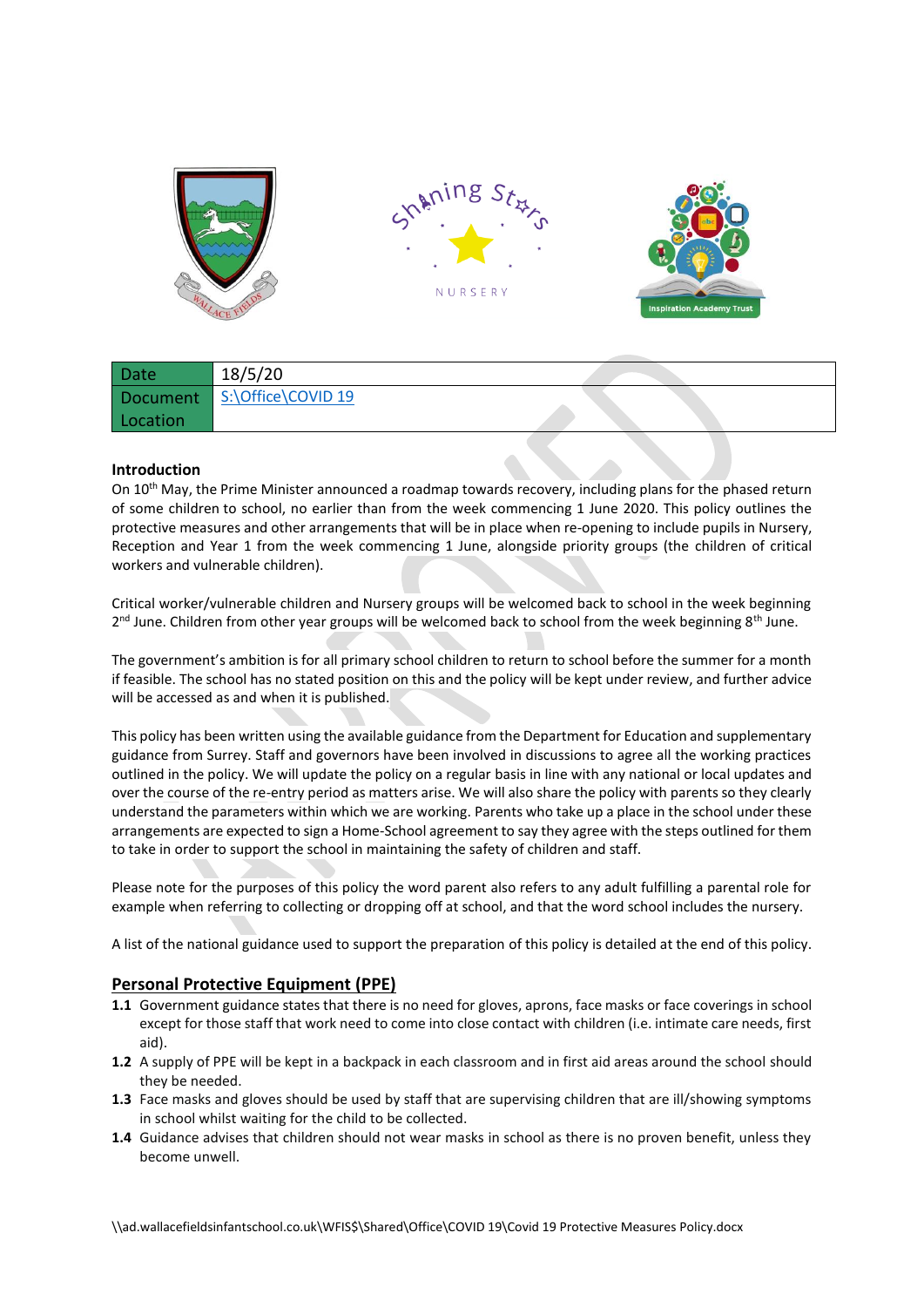- **1.5** The expectation is that children will need to wear clean clothes each day therefore school uniform will be optional.
- **1.6** Staff are expected to wear clean clothes each day and dress professionally (e.g.. no jeans).

#### **Implementing Social Distancing**

**2.1** The government guidance states:

*We know that, unlike older children and adults, early years and primary age children cannot be expected to remain 2 metres apart from each other and staff. In deciding to bring more children back to early years and schools, we are taking this into account. Schools should therefore work through the hierarchy of measures set out:*

- *avoiding contact with anyone with symptoms*
- *frequent hand cleaning and good respiratory hygiene practices*
- *regular cleaning of settings*
- *minimising contact and mixing*

*It is still important to reduce contact between people as much as possible, and we can achieve that and reduce transmission risk by ensuring children, young people and staff where possible, only mix in a small, consistent group and that small group stays away from other people and groups.*

- **2.2** Class sizes will not exceed groups of 15 in any room at any one time. We will risk assess each room to determine the permissible number of children and adults in each space, including where required the number of tables that can fit within each space. Each group of children and their adult/s will form a 'bubble' so that different groups do not mix together at any point in the school day. Think of the analogy that we do not want to burst any of our 'bubbles' with adults and children mixing groups.
- **2.3** All classrooms spaces will be available to host groups of children, including the music room and the main Nursery room which can be split in two with the folding wall. The school has 10 spaces available to host groups. The sliding doors between adjacent classrooms in the main building, and the sliding door in the main nursery classroom school should not be opened at any point except for cleaning purposes. This will ensure that each group is contained in its own individual space.
- **2.4** All teachers will continue to have their entitlement of Planning, Preparation and Assessment (PPA) time. We are not able to release teachers in the normal way due to the deployment of all staff to smaller groups. To accommodate this contractual right to PPA, we plan to close the main school at 1.15pm on Friday afternoons. **Nursery provision will remain open every Friday afternoon and the provision for critical workers and vulnerable children. Note that critical worker and vulnerable children will remain in their regular group in Friday afternoons to avoid mixing groups.** Early closure will also enable deep cleaning of the school each week.
- **2.5** Where possible, groups will remain in the same classroom for the duration of the term that they are in school. If it is imperative that if a group must move to a different area of the school, a deep clean of the spaces will take place.
- **2.6** All available teachers and support staff will be deployed to lead the groups. We will aim to have a teacher leading the group, however if there is a shortage of teachers, an Assistant Teacher will lead a group working under the direction of a teacher to supervise the children. Teachers in a job share arrangement will be allocated to the same group.
- **2.7** In Nursery, we will allocate two members of staff to each group. In other year groups, we will only allocate a second member if numbers of available staff allow. Staff may need to work with groups different to their allocated year group from earlier in the current academic year.
- **2.8** Where possible, children of critical workers and vulnerable children in Nursery and Reception will be placed with their year group peers. However to accommodate all children in this category who are offered a place, they may need to be allocated to groups with children of mixed ages.
- **2.9** Year group teachers will use their professional judgement to support school decisions about where to allocate children. It may not be possible to place children with all of the their friends, or a preferred adult. Once children are allocated to a group it will be extremely difficult to move them with compromising each group's 'bubble'.
- **2.10**Where possible, classroom telephones, rather than face to face contact, should be used to communicate with the office or other areas of the school, for example if additional assistance is needed. This will reduce movement of adults around the building outside of their group.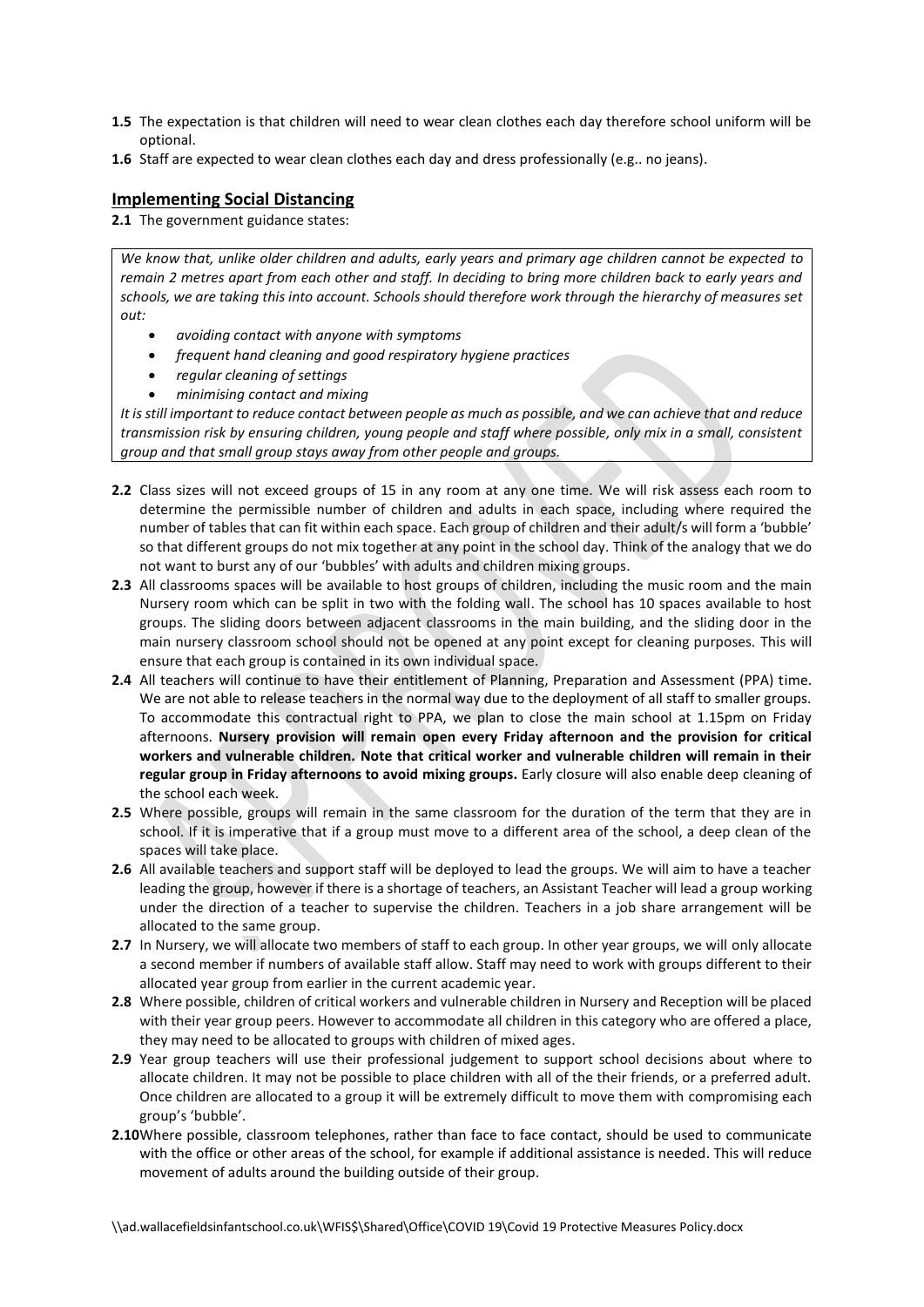- **2.11**Children within a group should remain two metres apart wherever possible. In Nursery, and to some extent Reception, social distancing will be encouraged but cannot be guaranteed at all times. The activities on offer will be distanced at least two metres apart to encourage children to social distance. For any structured activities, children will be spaced apart from each other. We will clearly communicate the new behaviour expectations with all staff and then with groups of children in an age appropriate manner. We will revise our behaviour policy to address these areas:
	- following altered routines for arrival and departure
	- following school instructions on hygiene, such as handwashing and sanitising
	- following instructions on who pupils can socialise with at school
	- moving around the school as per specific instructions (for example, one-way systems, out of bounds areas, queuing)
	- expectations about sneezing, coughing, tissues and disposal ('catch it, bin it, kill it') and avoiding touching your mouth, nose and eyes with hands
	- telling an adult if you are experiencing symptoms of coronavirus
	- following rules about sharing any equipment or other items including drinking bottles
	- expectations about breaks or play times, including where children may or may not play
	- use of toilets
	- clear rules about coughing or spitting at or towards any other person
	- rewards and sanction system where appropriate
- **2.12**Tables and chairs will be separated and spread out as far as possible to maintain social distancing. Our risk assessment will examine the maximum number of table spaces possible while maintaining the 2 metre rule. In Nursery and Reception, children will have identified spots on the carpet for sitting. There will be no whole group carpet learning with children in close proximity.
- **2.13** In Key Stage 1, children will keep their coats and belongings on the back of their allocated seat. Nursery and Reception will stagger cloakroom visits.
- **2.14**Children in Key Stage 1 will have their own equipment provided by the school e.g. their own pencils that will not be shared with others. Children will have a tray on their table to keep all of their own books and resources.
- **2.15** Different toys and resources will be allocated to different groups. Toys and equipment must not be used by other groups simultaneously and will be cleaned in line with government guidelines between groups if rotated after a longer period of time. Children must not bring any of their own toys in to school.
- **2.16**To reduce movement around the school as much as possible, groups of children are to access their classroom via the outside door at all points during the day. Children will be encouraged not to walk around the classroom unnecessarily. In the main school, although the door to the hall may be open to aid ventilation, children will not use these doorways as they will not be moving around the school hall or corridors.
- **2.17** Break and lunch playtimes will be staggered/ in separate areas of the school playground and field so that groups are not mixing together or moving around school at the same time. We have access to Wallace Fields Junior School's upper field to support this (in agreement with Mr Lee, Wallace Fields Junior School Headteacher). Different groups will have an allocated area of the field or playground which they will use on a daily basis.
- **2.18** Drop off and collection times will be staggered before and after school using signage to guide parents to minimise contact. Any parent and child arriving before their allocated drop off time should wait outside of the school grounds. We will adapt a circulation system so that all children and their parent enter the school via the carpark entrance and walk around the school to their allocated classroom space. Parents will all leave via the school gate at the top of the playground.
- **2.19** Parents will not wait or gather in the playground at drop off or after collecting their child. Only one parent will be able to escort their child to school.
- **2.20** No parents can enter the site, including the school office, unless it is an emergency. All communication with parents will be via phone call or email.
- **2.21** No visitors/staff/children/families/contractors can enter the school building if they have coronavirus symptoms.
- **2.22**Children and staff should access the office /other areas of the school only when needed by going outside rather than through school corridors.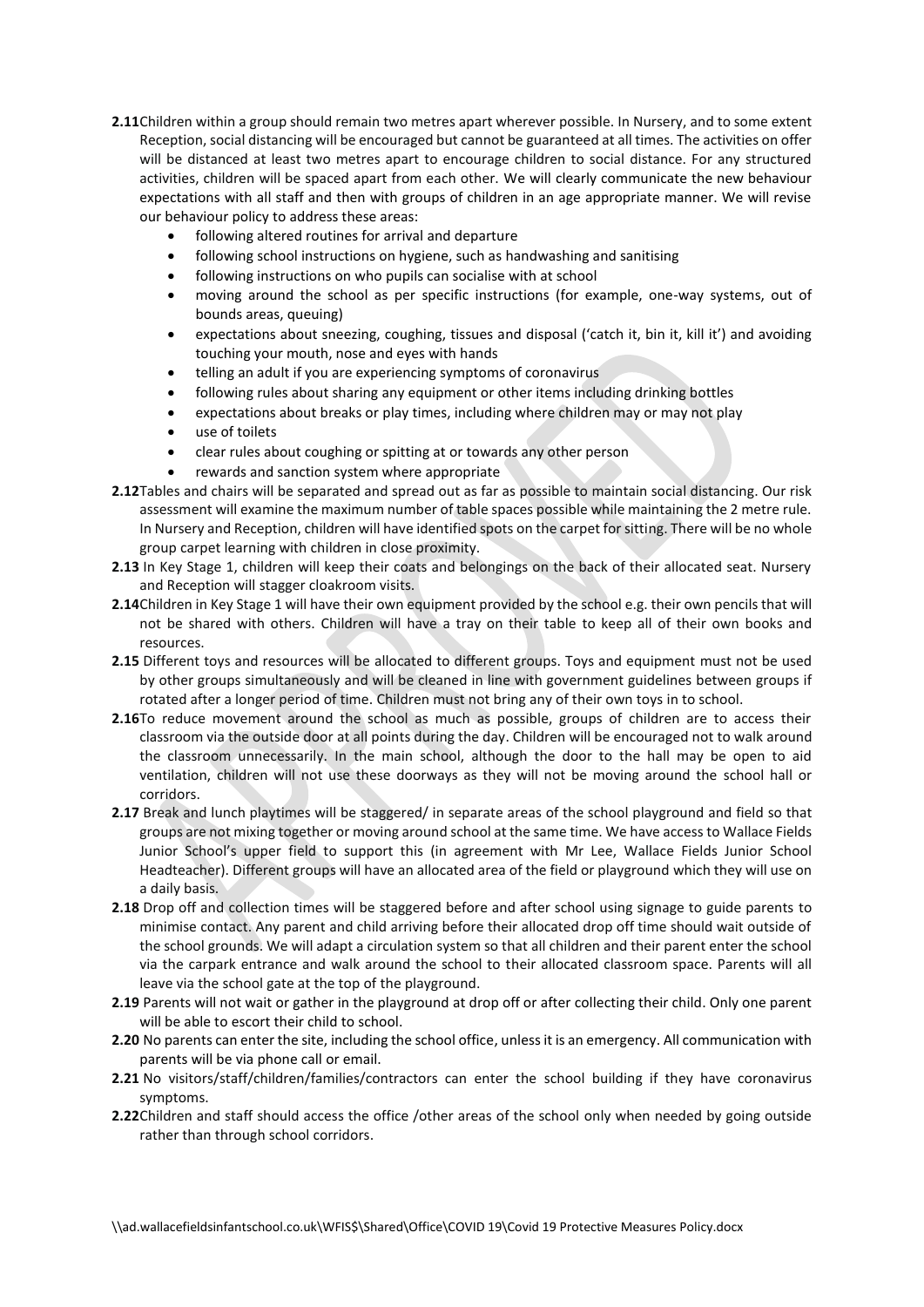- **2.23**The school will adopt a one-way system for staff using the internal corridors e.g. the corridor, access to classrooms from the outside door and using the staff kitchen. This will be indicated with signs. Staff will also use the external doors to move around the school wherever possible.
- **2.24** Children will go to the toilet one at a time (where possible) and groups of children will have allocated toilets.
- **2.25** Staff are encouraged to utilise outdoor space as much as possible and keep their group in their allocated zone.
- **2.26** Lunch will be brought to the children in their classroom and cutlery and plates/dishes will all be disposable (this procedure has been determined by our catering contractor). Only if necessary, lunchtime staff will be assigned to groups to cover staff break times. All staff **must** ensure they are aware of the allergies and dietary requirements for the children in their group when serving food to the children.
- **2.27** Staff and children should not take any resources or books home. An online reading scheme will be implemented for children who are attending school.
- **2.28** There will be no whole school assemblies. Class assemblies will take place in children's groups.
- **2.29** Staff must ensure they follow the Social Distancing Guidelines and avoid movement around the school as much as possible. Staff must use school telephones or emails rather than coming to the office area or visiting any other areas in the school.
- **2.30** Staff lunch breaks will be staggered and social distancing observed in the staffroom. Where possible staff breaks should be taken outside. The use of the staff room and office area will be staggered for staff to minimise contact.
- **2.31** Due to the potential for mixing between children in different groups, we will not offer KidsQuest before and after school care provision or any after school clubs.
- **2.32**The staff code of conduct will be updated so that staff follow the main principles outlined below:
	- Do not come to work if you have coronavirus symptoms, or go home as soon as these develop (informing your line manager), and access a test as soon as possible.
	- Clean your hands more often than usual with running water and soap and dry them thoroughly or use alcohol hand rub or sanitiser ensuring that all parts of the hands are covered.
	- Use the 'catch it, bin it, kill it' approach.
	- Avoid touching your mouth, nose and eyes.
	- Clean frequently touched surfaces often using standard products, such as detergents and bleach.
	- Modify your teaching approach to keep a distance from children in your class as much as possible, particularly close face to face support (noting that it's understood that this is not possible at all times, which is why hygiene and hand cleaning is so important).
	- Avoid calling children to the front of the class or going to their table to check on their work if not necessary.
	- Help your class to follow the rules on hand cleaning, not touching their faces, 'catch it, bin it, kill it' etc. including by updating your classrooms displays with posters.
	- Prevent your class from sharing equipment and resources (like stationery).
	- Keep your classroom door and windows open if possible for air flow.
	- Limit the number of children from your class using the toilet at any one time.
	- Limit your contact with other staff members, and don't congregate in shared spaces, especially if they are small rooms.

#### **Priority of children attending school**

- **3.1** As an Infant School we face issues of capacity in comparison to a larger Primary School. We are limited by the number of classroom spaces and in the number of teachers. Through our risk assessment, we will determine capacity of each classroom and allocate places to children based on the guidance issued by the Department for Education and according to the school's Covid19 pupil attendance policy. *We fully appreciate there may be parents who would like a place for their child who will be disappointed that we are unable to offer a place due to issues of capacity under the current government guidance.* Where it is not possible to accommodate all children, we will inform the local authority.
- **3.2** If there are not enough classrooms/staffing available, children will be prioritised in the following order:
	- Critical workers/vulnerable children as outlined by the latest DfE criteria.
	- Early years Nursery 3 and 4 year olds followed by 2 year olds whose parents require it
	- Reception
	- Year 1
- **3.3** Parents who are critical workers will need to provide information from their employer to confirm their status as a critical worker, including information about their shift patterns/days worked. Where possible we will attempt to provide full time provision for this group of parents if required.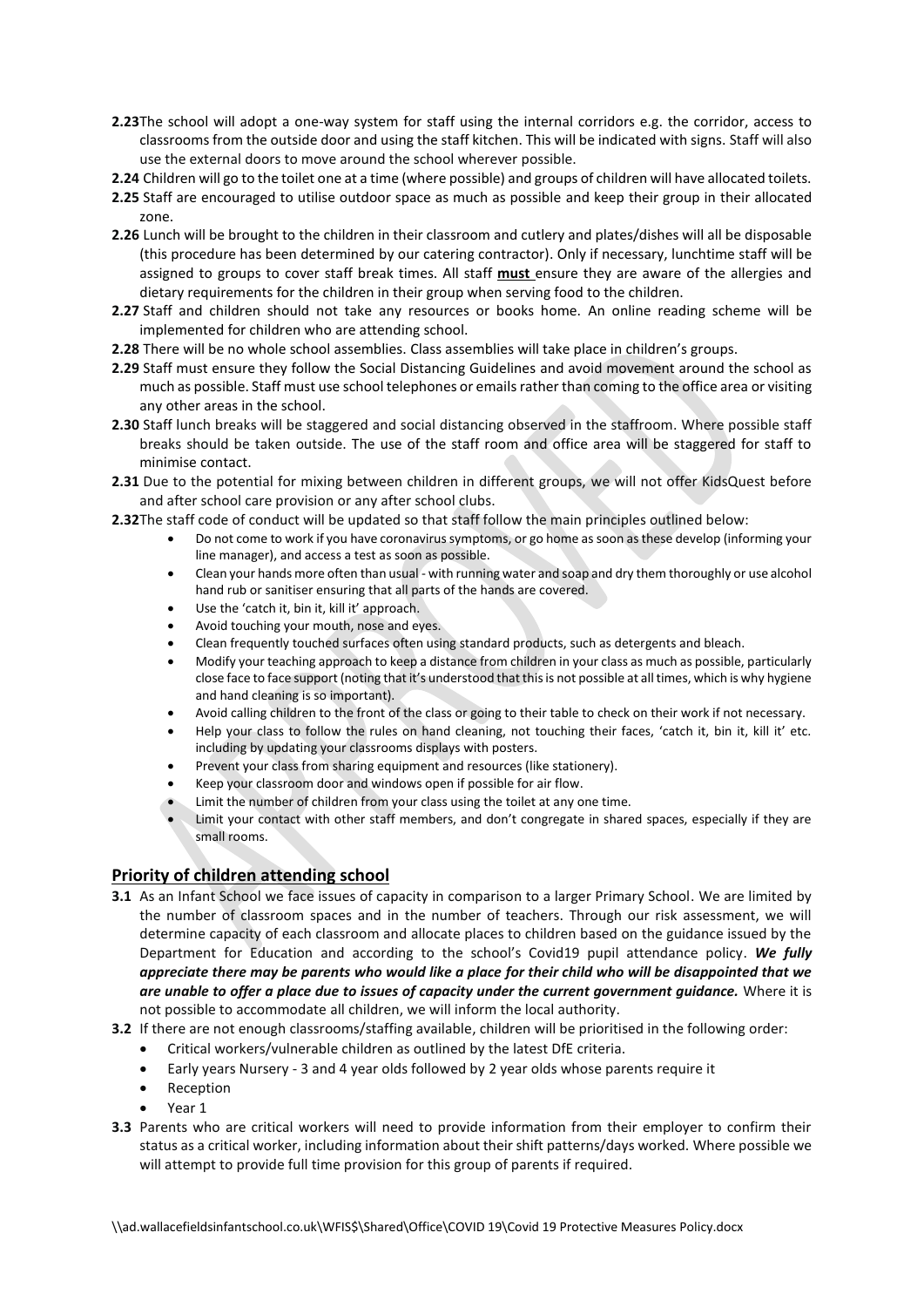#### **Minimising the spread of infection / Cleaning and hygiene practice**

- **4.4** Protective measures will be put in place for staff and children, as far as is possible, to ensure that the risk of transmission is reduced. It is not possible to eliminate risk, however all staff, parents and children old enough to understand the issues, share a responsibility to keep the school as safe as possible.
- **4.5** A range of posters will be displayed around school for children, staff and parents to communicate key information around hygiene practice, e.g. Public Health England's *Horrid Hands, Hand Hygiene,* etc. Where appropriate, children will be taught it is their individual responsibility to socially distance and maintain good hygiene practice. Staff will regularly share expectations under the updated behaviour policy.
- **4.6** All unnecessary items in classrooms will be removed and stored elsewhere in the school. This includes soft furnishings, topic resources and displays. All soft furnishings and soft toys that cannot easily be cleaned every day will be removed from classrooms, e.g. teddies/cushions out of reading corners.
- **4.7** Resources will be shared across the school to enable all rooms to have their own set of items. If needed additional resources will be ordered to facilitate this.
- **4.8** All staff will be made aware of and adhere to cleaning protocols, including staff involved with food and maintenance.
- **4.9** Additional cleaning is required in line with government guidelinesfor all shared areas of the school. Surfaces that children or adults touch including toys, books, desks, chairs, doors, sinks, toilets, light switches etc. will be cleaned more regularly than normal.
- **4.10**All adults and children will be encouraged to frequently wash their hands with soap and water for 20 seconds and dry thoroughly, wash their hands on arrival at school and throughout the school day, and particularly before and after eating, and after sneezing or coughing. Children are encouraged not to touch their mouth, eyes and nose and use a tissue or elbow to cough or sneeze into and use bins for tissue waste ('catch it, bin it, kill it').
- **4.11**For younger children, adults will provide help for children who have difficulty cleaning their hands independently. We will encourage children to learn and practise these habits through games, songs and repetition.
- **4.12**Hand sanitiser will be available in all classrooms and shared areas of the school including the office and staff room.
- **4.13**Bins will be emptied throughout the day.
- **4.14**Outside doors and windows will be open at all times to ensure rooms are well ventilated. Air conditioning must not be used to avoid circulation of germs. All other doors should be open wherever possible unless they are fire doors. The premises manager will make regular checks to ensure that fire doors remain closed at all times.
- **4.15**Outdoor equipment/apparatus/play equipment and climbing frames are not to be used. This includes the train, houses and pencils in the playground and the Trim Trail on the school field.
- **4.16**Pupils will be asked to bring their own water bottle to school and must not share cutlery, cups or food.
- **4.17** Spillages of bodily fluids, e.g. nasal discharges, must be cleaned up immediately.
- **4.18**Neither parents or the school need to take children's temperatures every morning as the updated guidance states that routine testing of an individual's temperature is not a reliable method for identifying coronavirus. However, If anyone in the household develops a fever, a new continuous cough or a loss of, or change in, your normal sense of taste or smell (anosmia) they are advised to follow the COVID-19: guidance for households with possible coronavirus infection guidance:

<https://www.gov.uk/government/publications/covid-19-stay-at-home-guidance>

#### **Children/ Staff who become unwell whilst at school**

- **5.1** All staff must ensure they are familiar with the symptoms of possible coronavirus infection and keep up-todate with national guidance about the signs, symptoms and transmission of coronavirus. Regular updates will be circulated to staff by email.
- **5.2** If anyone (staff or children) have symptoms including a cough/temperature/loss or change of taste and smell, they must be sent home as quickly as possible and they will need to isolate for 7 days (their fellow household members will need to isolate for 14 days). Staff or children with symptoms will be tested for coronavirus as quickly as possible and will need to isolate. Parents can access testing for their child through 111. Staff can access testing through the Surrey educational staff procedures.
- **5.3** Where the child or staff member tests negative, they can return to their setting and the fellow household members can end their self-isolation.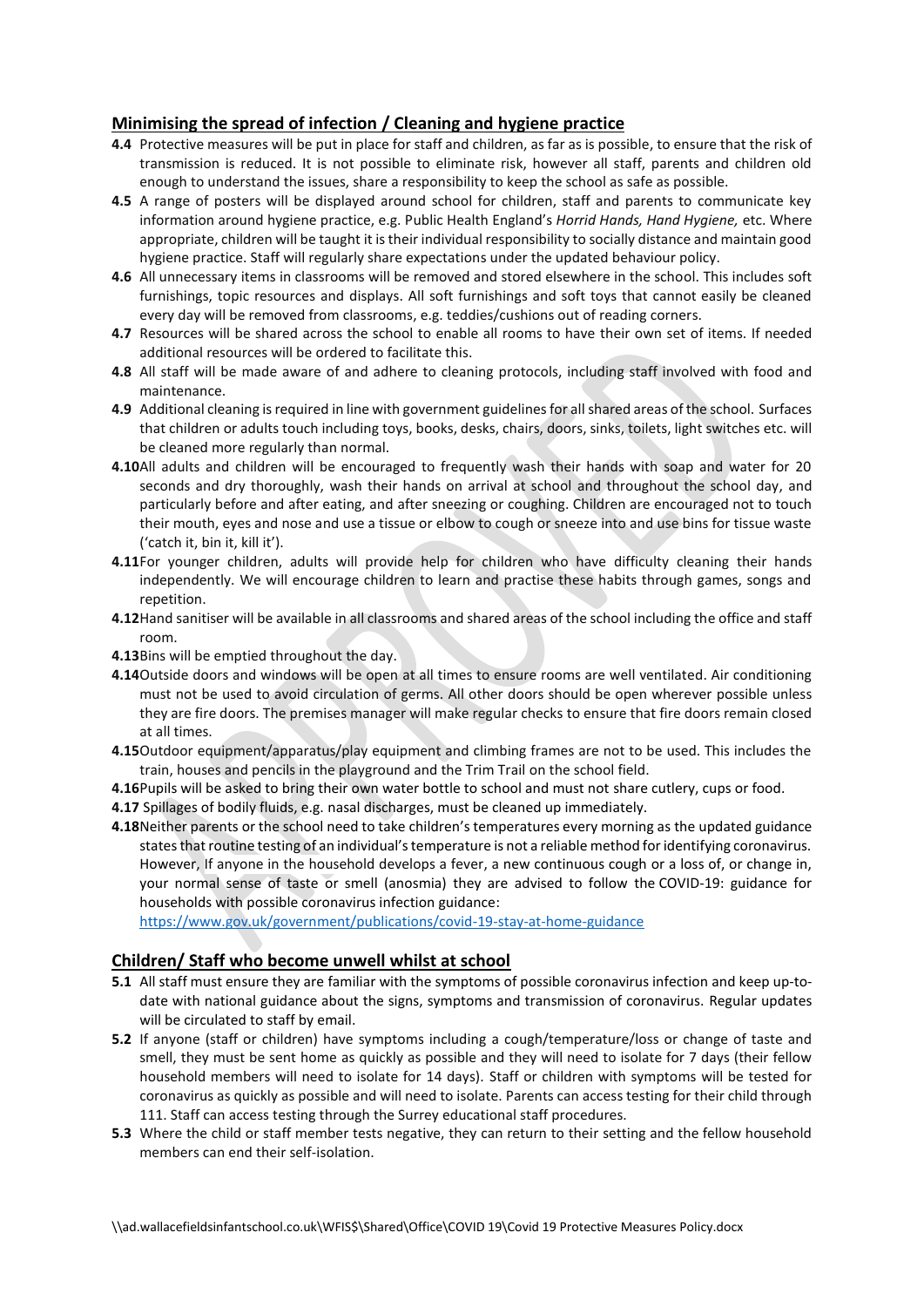- **5.4** Any pupil who displays signs of being unwell should be immediately taken to the First Aid area in the office. The child's temperature may be taken with a non-invasive thermometer. If a child is waiting to be collected, they will wait in the first aid area with the nearby door and window open. Once the child leaves, a deep clean of the first aid area will take place.
- **5.5** If the child/adult needs to go to toilet before being collected, they must use a separate toilet and it must be thoroughly cleaned/disinfected afterwards before anyone else can use it.
- **5.6** Staff supervising the unwell child must remain 2 metres apart and wear a mask/gloves. A mask must also be given to the child to wear.
- **5.2** The parents of an unwell child will be informed as soon as possible of the situation by the office team. Parents need to come and collect their child immediately if they are displaying symptoms of being unwell.
- **5.3** Staff supervising the unwell child must call for emergency assistance immediately if the pupil's symptoms worsen.
- **5.4** If a child or adult shows symptoms and tests positive for Coronavirus, then all adults and children in their allocated group must be sent home and must self-isolate for 14 days. Members of their household do not need to isolate unless the child or adult develops symptoms.
- **5.5** If other positive cases are also confirmed at the school, then Public Health England will advise the Headteacher on next steps and possible school closure.
- **5.6** The names of staff, volunteers and pupils with either confirmed or suspected cases of coronavirus should be kept confidential

#### **Children and Staff who should not attend school**

- **6.1 Clinically extremely vulnerable individuals** (those with serious underlying health conditions which put them at very high risk of severe illness from coronavirus and have been advised in writing by their clinician or through a letter from their GP, as set out i[n Guidance on shielding and protecting people who are clinically](https://www.gov.uk/government/publications/guidance-on-shielding-and-protecting-extremely-vulnerable-persons-from-covid-19/guidance-on-shielding-and-protecting-extremely-vulnerable-persons-from-covid-19)  [extremely vulnerable from COVID-19\)](https://www.gov.uk/government/publications/guidance-on-shielding-and-protecting-extremely-vulnerable-persons-from-covid-19/guidance-on-shielding-and-protecting-extremely-vulnerable-persons-from-covid-19) are advised not to attend school/work and must strictly follow shielding measures in order to keep themselves safe. Staff in this category are able to work from home.
- **6.2** If a child or staff member lives in a household with someone who is **extremely clinically vulnerable**, they should only attend school if stringent social distancing can be adhered to and, in the case of children, they are able to understand and follow those instructions. This may not be possible for very young children. For staff in this category we do not expect them to attend school and they will work at home.
- **6.3 Clinically vulnerable individuals** (for example, people with some pre-existing conditions as set out in the Staying alert and safe (social distancing) guidance) who are at higher risk of severe illness have been advised to take extra care in observing social distancing. A full risk assessment will be carried out and, if appropriate, an alternative working area and role within the school will be made available. Where this is not possible then the individual should work from home. Pregnant women can return to work following a full risk assessment where a safer alternative on site role will be made available. If this is not possible then the individual should work from home. Under both circumstances, if it is necessary for staff to attend work then the school will ensure they are supported in doing so with an individual risk assessment which ensures they can socially distance.
- **6.4** If a child or a member of staff lives with someone who is clinically vulnerable (but not clinically extremely vulnerable), including those who are pregnant, they can attend school.

#### **Curriculum**

- **7.1** In this phased re-opening of schools, we will aim to give children the best possible experience of school whilst complying fully with government guidance and this policy. The Department for Education (DfE) recognises that schools will not be able to offer a broad and balanced curriculum and clearly we will not be operating 'business as usual'. The priorities for our children at this time are resocialisation into new school routines; speaking and listening, and regaining momentum in particular with early reading, in accordance with Department for Education expectations.
- **7.2** Children who have had limited opportunities for exercise will be encouraged to exert themselves physically, making use of supervised non-touch running games within their group. PE lessons will continue to take place but will be strictly non-contact and will not involve more than any one group of children.
- **7.3** Teachers will create a weekly timetable with lessons/activities that will be delivered. Teachers will plan as much as possible to utilise their allocated outdoor space for learning activities. Teachers will have the flexibility to give additional focus to fundamental areas where support is required following time spent out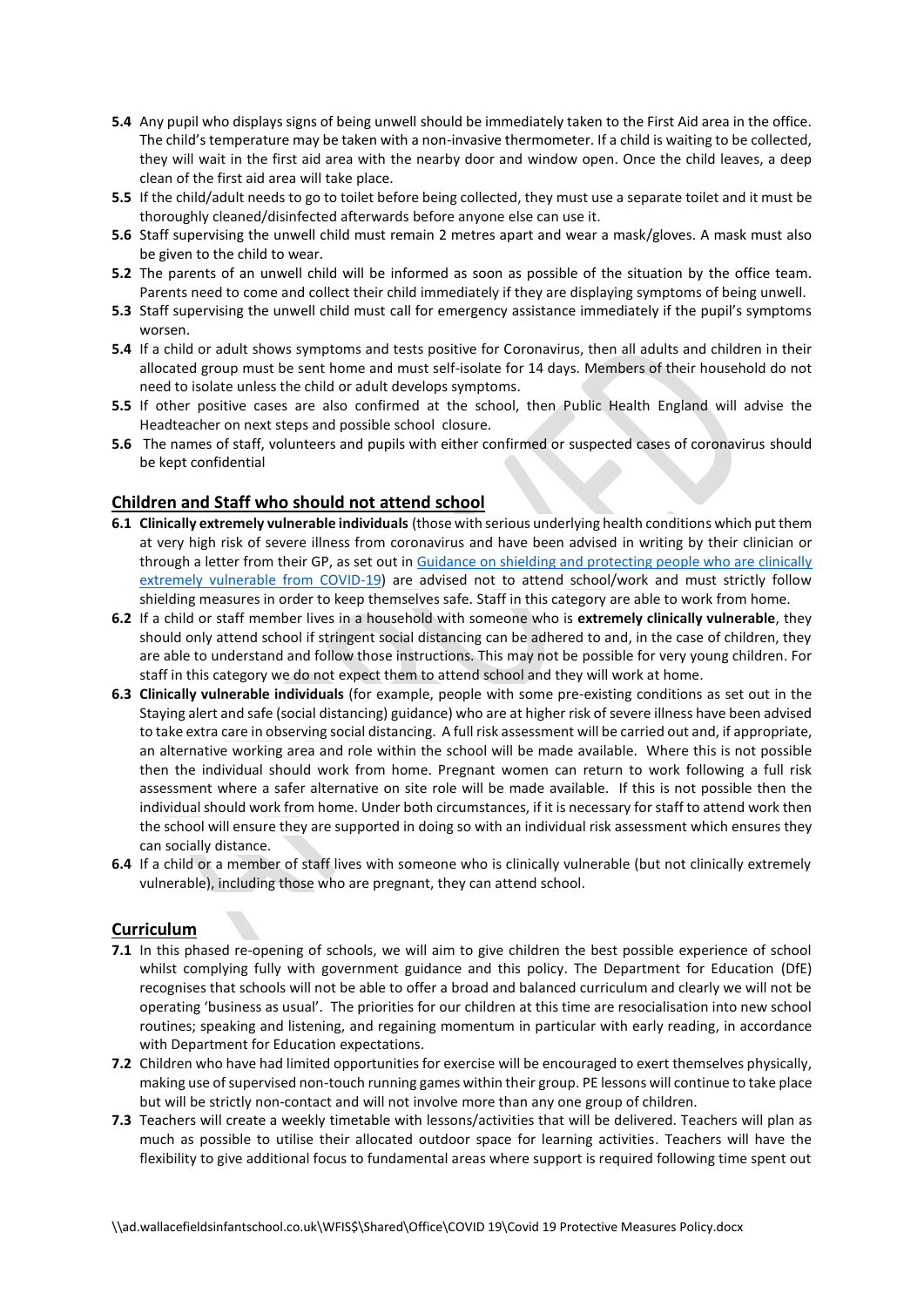of school, such as reading and well-being. A provisional timetable of the day, adapted for different year groups will be:

| Year 1 and 2 groups: |                                               |                                 |  |  |
|----------------------|-----------------------------------------------|---------------------------------|--|--|
| <b>Time</b>          | <b>Activity/Lesson</b>                        | <b>Additional notes</b>         |  |  |
| $8:50 - 9:20$        | Handwashing, register and mindfulness         |                                 |  |  |
|                      | education                                     |                                 |  |  |
| $9:20 - 9:30$        | Story time                                    |                                 |  |  |
| $9:30 - 9:40$        | Movement break                                | Yoga, go noodle etc             |  |  |
| $9:40 - 10:15$       | Maths Lesson - White Rose                     | Worksheet based                 |  |  |
| $10:15 - 10:25$      | Handwashing and mental health and well being  | Not in a close proximity circle |  |  |
|                      | lesson 'circle time'                          |                                 |  |  |
| $10:25 - 10:45$      | Playtime                                      |                                 |  |  |
| $10:45 - 11:10$      | Handwashing, snack and milk                   |                                 |  |  |
| $11:10 - 11:25$      | Handwriting lesson                            | On whiteboards                  |  |  |
| $11:25 - 12:00$      | English Lesson                                | Focussing on key skills         |  |  |
| $12:00 - 12:15$      | Handwashing and singing lesson                |                                 |  |  |
| $12:15 - 1:00$       | Lunch                                         |                                 |  |  |
| $1:00 - 1:15$        | Handwashing and mental maths/listening lesson |                                 |  |  |
| $1:15 - 1:30$        | Phonics lesson                                |                                 |  |  |
| $1:30 - 2:30$        | Foundation subject lesson                     | Eg Art/PSHE/Science/Computing   |  |  |
| $2:30 - 2:40$        | Handwashing                                   |                                 |  |  |
| $2:40 - 3:00$        | Playtime                                      |                                 |  |  |
| $3:00 - 3:15$        | Getting ready for home - story time           |                                 |  |  |

| <b>Reception groups:</b> |                                                                      |                                                                                                     |  |  |
|--------------------------|----------------------------------------------------------------------|-----------------------------------------------------------------------------------------------------|--|--|
| <b>Time</b>              | <b>Activity/Lesson</b>                                               | <b>Additional notes</b>                                                                             |  |  |
| $8:50 - 9:20$            | Handwashing, register and mindfulness<br>activities                  |                                                                                                     |  |  |
| $9:20 - 9:30$            | Storytime                                                            |                                                                                                     |  |  |
| $9:30 - 9:40$            | Movement break                                                       | Yoga, go noodle etc                                                                                 |  |  |
| $9:40 - 9:55$            | Maths - Power Maths                                                  |                                                                                                     |  |  |
| $9:55 - 10:10$           | Handwashing and mental health and well<br>being lesson 'circle time' | Not in a close proximity circle                                                                     |  |  |
| $10:10 - 10:40$          | Playtime                                                             |                                                                                                     |  |  |
| $10:40 - 11:00$          | Handwashing, snack and milk                                          |                                                                                                     |  |  |
| $11:00 - 11:15$          | Handwriting lesson                                                   | On whiteboards                                                                                      |  |  |
| $11:15 - 11:30$          | English lesson                                                       |                                                                                                     |  |  |
| $11:30 - 12:00$          | Outdoor learning                                                     |                                                                                                     |  |  |
| $12:00 - 12:15$          | Handwashing and singing lesson                                       |                                                                                                     |  |  |
| $12:15 - 1:00$           | Lunch                                                                |                                                                                                     |  |  |
| $1:00 - 1:15$            | Handwashing and mental maths/listening<br>lesson                     |                                                                                                     |  |  |
| $1:15 - 1:30$            | Phonics lesson                                                       | Focus on recap                                                                                      |  |  |
| $1:30 - 2:30$            | Discovery Learning                                                   | All children doing the same learning activity<br>- these will be different every day of the<br>week |  |  |
| $2:30 - 2:40$            | Handwashing                                                          |                                                                                                     |  |  |
| $2:40 - 3:00$            | Playtime                                                             |                                                                                                     |  |  |
| $3:00 - 3:15$            | Getting ready for home - story time                                  |                                                                                                     |  |  |

### **Nursery groups:**

| Time            | <b>Activity/Lesson</b>                                                                  | <b>Additional notes</b>                                                                                                                                               |
|-----------------|-----------------------------------------------------------------------------------------|-----------------------------------------------------------------------------------------------------------------------------------------------------------------------|
| $8:30 - 8:50$   | Handwashing, Indoor Discovery Time                                                      |                                                                                                                                                                       |
| $8:50 - 9:00$   | Small group learning                                                                    | Sharing story of the week, Squiggle while<br>you wiggle, phonics, number focus,<br>modelling discovery time activities<br>Children split into 2 groups using 2 adults |
| $9:00 - 9:45$   | Indoor Discovery learning time and adult<br>teaching focus activities with small groups |                                                                                                                                                                       |
| $9:45 - 10:00$  | Handwashing and Snack time                                                              |                                                                                                                                                                       |
| $10:00 - 10:45$ | Outdoor Discovery learning time                                                         |                                                                                                                                                                       |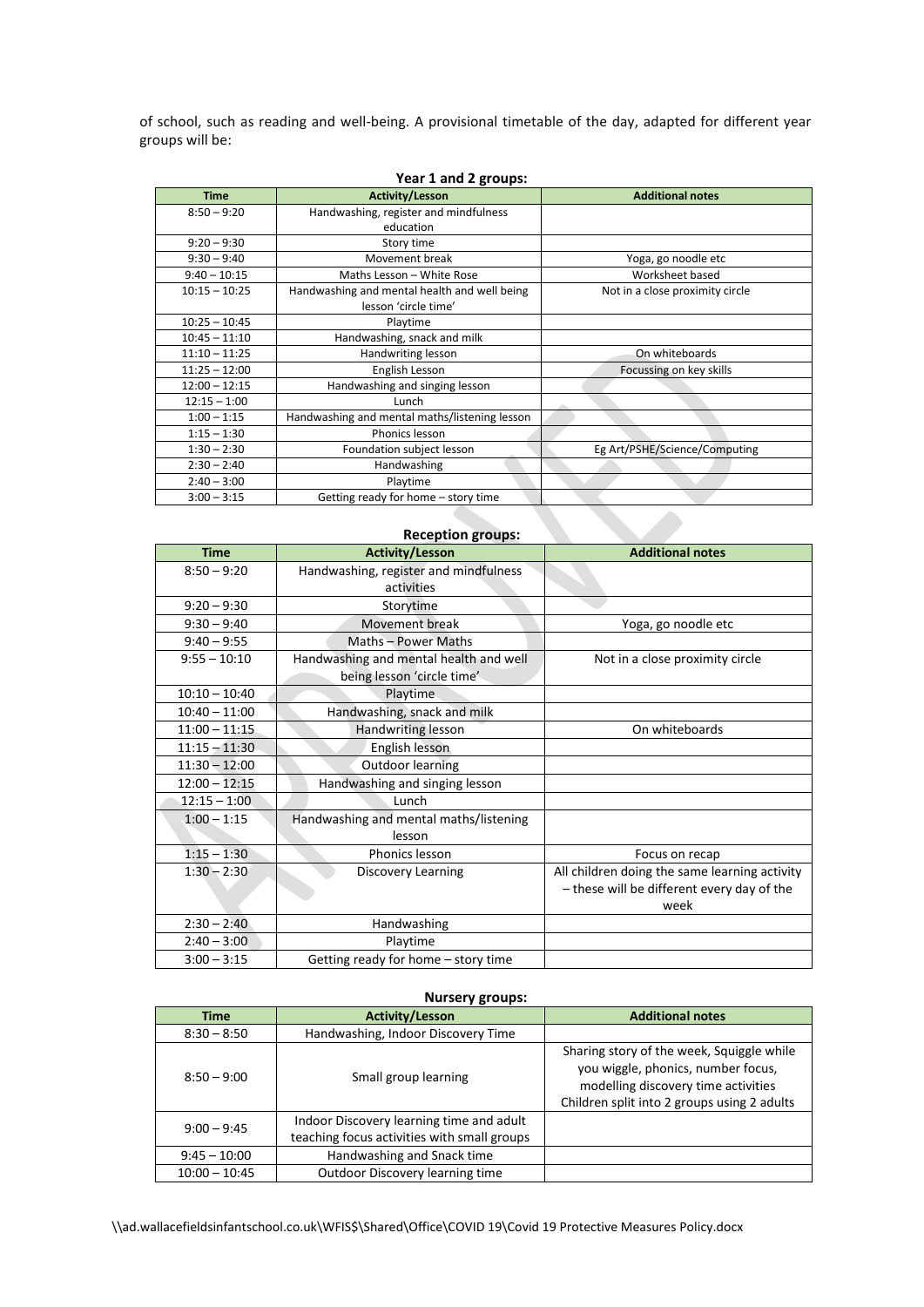| $10:45 - 11:25$                                        | Indoor Discovery learning time and adult |                                             |
|--------------------------------------------------------|------------------------------------------|---------------------------------------------|
|                                                        | teaching focus activities                |                                             |
| $11:25 - 11:35$                                        | Small group story and singing time       | Children split into 2 groups using 2 adults |
| $11:35 - 11.45$                                        | Handwashing and preparing children to go |                                             |
|                                                        | home                                     |                                             |
| Note: Afternoon sessions will follow a similar pattern |                                          |                                             |

**7.4** In line with the government guidance, for any children in Reception and Year 1, where possible, teachers will ascertain where children have fallen behind or have progressed further against the school's existing reading curriculum. If they have forgotten aspects already covered, then teachers will reteach and practise this material.

- **7.5** Children will not be taking home reading books and will continue to use the online book links. We will promote a new online reading platform so that teachers can allocate readers to children so parents can continue to support at home.
- **7.6** For pupils with education, health and care (EHC) plans, the Department for Education has recognised that it may not be possible to provide the full range of provision set out in their plan, and it may be necessary to make different arrangements if some of the support services are not available in their usual form from the start of June. The SENDCO and teacher will work with the local authority and parents to confirm what special provision can reasonably be provided.

#### **Managing pupil and staff wellbeing and mental health**

- **8.1** The coronavirus outbreak may have caused significant mental health or wellbeing difficulties for some children and equally to staff. While 'getting back to normal' is important and reassuring for many, teachers will plan additional activities which support children who have found the long period at home hard to manage, those who have developed anxieties related to the virus and those who may make safeguarding disclosures once they are back in schools. This may include lessons on mental wellbeing or staying safe, pastoral activity, such as positive opportunities to renew and develop friendships and peer groups, and other enriching developmental activities. Any 'circle time' activities will ensure social distancing is observed.
- **8.2** Some children may have experienced bereavements in their immediate family or wider circle of friends or family or had increased/new caring responsibilities. Staff will plan for opportunities for one-to-one conversations with trusted adults if needed and communicate with parents about any issues.
- **8.3** Parents are encouraged to share any concerns they have about their children in relation to wellbeing through the regular channels.
- **8.4** If safeguarding issues come to light, staff must follow the school's existing safeguarding policy.
- **8.5** Staff who are experiencing any difficulties with their mental health and well-being are strongly encouraged to speak to a colleague and a member of the senior leadership team. In agreement with the individual staff member, an individual risk assessment will be undertaken to determine how to support them effectively.

#### **Communication**

- **9.1** The Senior Leadership Team (SLT) must be immediately informed regarding any cases of suspected coronavirus, even if staff are unsure.
- **9.2** The head teachers / SLT will contact the Surrey *Area Schools Officer* immediately about any suspected cases of coronavirus, even if they are not yet confirmed, and discuss if any further action needs to be taken. There is also the option to call the Department for Education school helpline.
- **9.3** The head teachers / SLT will contact the Surrey *Area Schools Officer* if there are any specific recommendations for their school from Public Health England.
- **9.4** The head teachers / SLT will keep children and parents adequately updated about any changes to infection control procedures as necessary.
- **9.5** We will make early communication with contractors and suppliers that are needed to prepare for opening, for example, cleaning, catering, food supplies, hygiene suppliers.
- **9.6** Premises / Cleaning staff will briefed on the additional cleaning requirements and a member of SLT will regularly monitor cleaning to ensure it meets the agreed requirements.

#### **Risk assessment**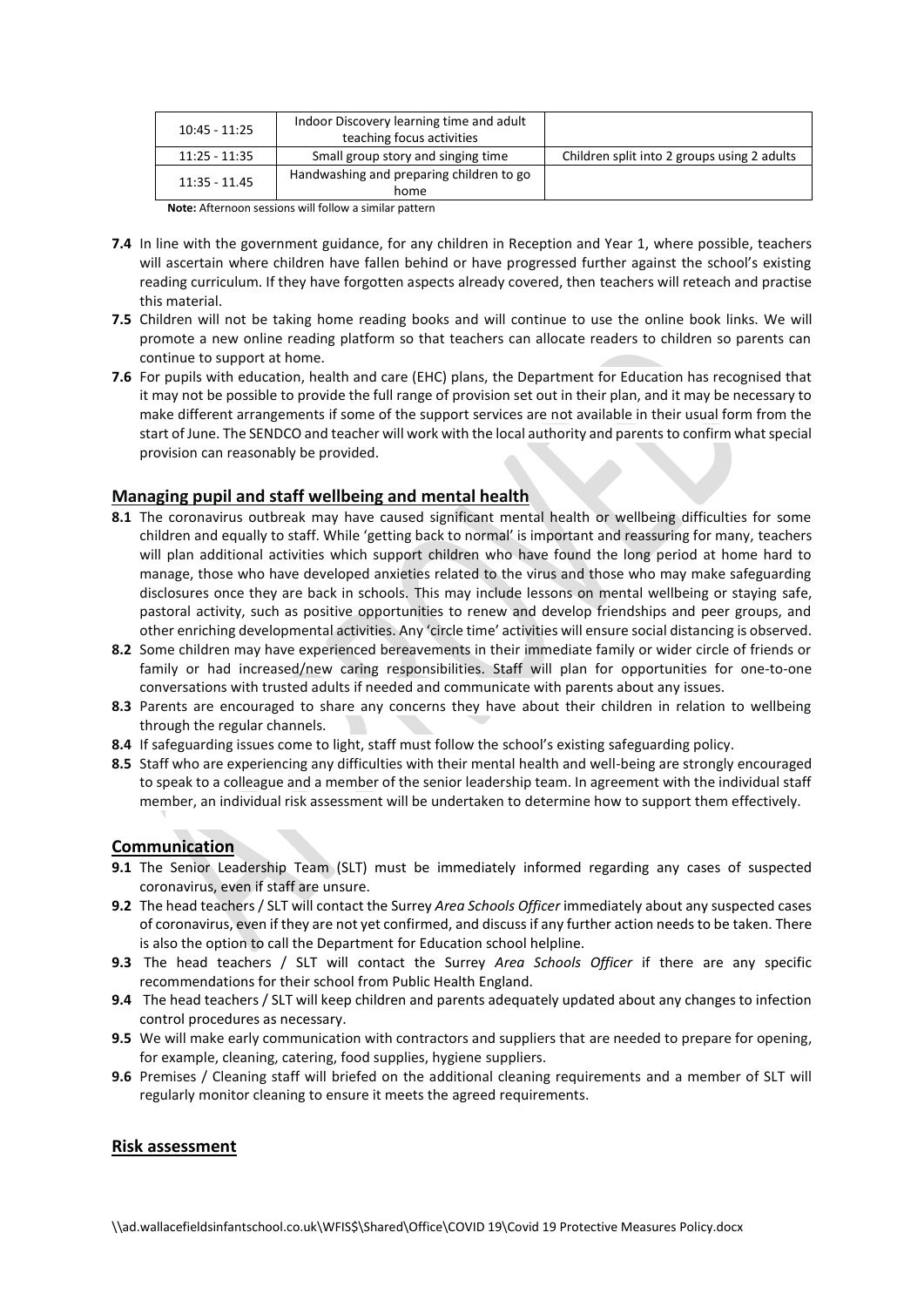- **10.1** The school will produce a risk assessment for the school which will be updated as government guidance changes. The risk assessment will be shared with the governing board for discussion and ratifying before the school reopens.
- **10.2** A Health and Safety check of the building will be completed prior to wider re-opening.
- **10.3** The school will hold a fire drill on re-opening and adjust current procedures in light of the new class groups and social distancing measures.

#### **Remote education during Wider Re-opening of the WFIS & Nursery**

- **11.1** Pupils continuing to access remote learning will continue to be assigned work to complete by members of school staff.
- **11.2** Following the wider re-opening of our school, larger numbers of staff will be needed to provide face-toface teaching at the school for priority year groups. Staff who are working from home will oversee and manage the remote education provision for pupils in the year groups who are not eligible to attend, or for those pupils in year groups who are eligible to attend but who themselves cannot.

#### **Emergencies**

- **12.1** Parents will be reminded to ensure their emergency contact details are up-to-date, including alternative emergency contact details, where required prior to wider reopening.
- **12.2** Parents will be contacted as soon as practicable in the event of an emergency.
- **12.3** Alternative contacts will be called where their primary emergency contact cannot be contacted.
- **12.4** The school has an up-to-date First Aid Policy in place which outlines the management of medical emergencies – medical emergencies are managed in line with this policy.
- **12.5** Parents will need to ensure that children with a care plan and who require medication have sufficient medication in school from the first day of attendance.

#### **Attendance Reporting**

- **13.1** Staff will resume taking the attendance register and continue completing the daily data returns using the Department for Education portal.
- **13.2** For children that have been allocated a place and return to school, parents are required to call the school office each day if they are not coming in as normal, so that the office understand why and can discuss it with them if needed.
- **13.3** Parents will not face local authority fines for non-attendance in accordance with our attendance policy if they choose not to send their child to school.

#### **Working with parents**

- **14.1** The school will communicate with parents via email regarding any updates to school procedures which are affected by the coronavirus pandemic.
- **14.2** Parents must agree to a new home-school agreement prior to their child attending school during this reopening period. The agreement will outline all of the expectations on parents to support the school to ensure it remains safe for both children and staff. Most importantly, parents will ensure that their children will maintain social distancing in line with government guidelines outside of school.
- **14.3** In line with government guidance, parents and children are encouraged to walk or cycle where possible, and avoid public transport at peak times.

#### **National Guidance documents used to prepare this policy**

Government guidance is subject to change and at the time of writing, the following references have been used:

#### **Actions for education and childcare settings to prepare for wider opening from 1 June 2020:**

[https://www.gov.uk/government/publications/actions-for-educational-and-childcare-settings-to-prepare-for-wider-opening-from-1-june-](https://www.gov.uk/government/publications/actions-for-educational-and-childcare-settings-to-prepare-for-wider-opening-from-1-june-2020/actions-for-education-and-childcare-settings-to-prepare-for-wider-opening-from-1-june-2020)[2020/actions-for-education-and-childcare-settings-to-prepare-for-wider-opening-from-1-june-2020](https://www.gov.uk/government/publications/actions-for-educational-and-childcare-settings-to-prepare-for-wider-opening-from-1-june-2020/actions-for-education-and-childcare-settings-to-prepare-for-wider-opening-from-1-june-2020)

**Coronavirus (COVID-19): implementing protective measures in education and childcare settings:**

[https://www.gov.uk/government/publications/coronavirus-covid-19-implementing-protective-measures-in-education-and-childcare](https://www.gov.uk/government/publications/coronavirus-covid-19-implementing-protective-measures-in-education-and-childcare-settings/coronavirus-covid-19-implementing-protective-measures-in-education-and-childcare-settings)[settings/coronavirus-covid-19-implementing-protective-measures-in-education-and-childcare-settings](https://www.gov.uk/government/publications/coronavirus-covid-19-implementing-protective-measures-in-education-and-childcare-settings/coronavirus-covid-19-implementing-protective-measures-in-education-and-childcare-settings)